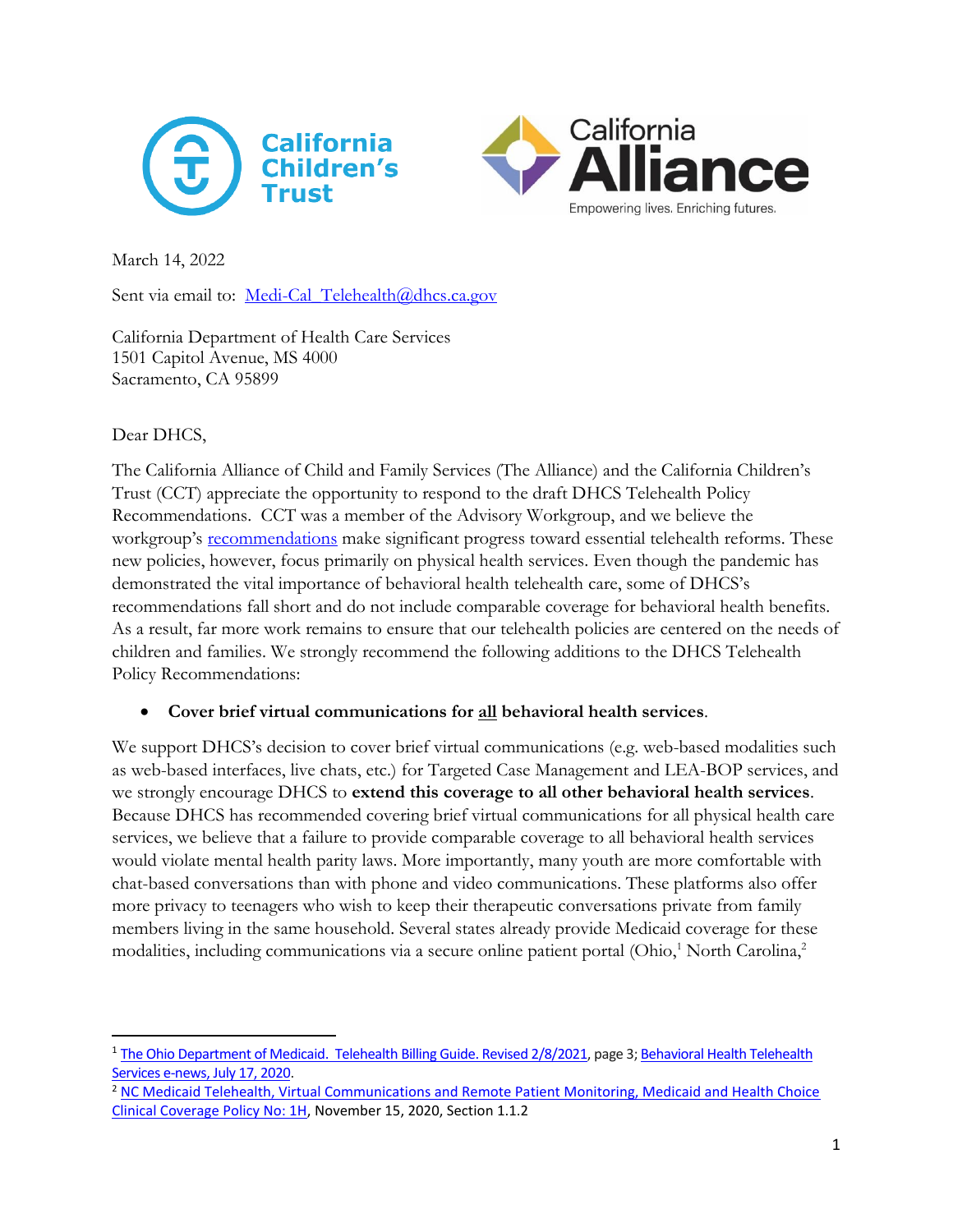Montana<sup>3</sup>), as well as HIPAA complaint clinical text chat platforms (Kentucky<sup>4</sup>) and "live chat" modalities (Colorado<sup>5</sup>).

# • **Cover texting.**

We similarly urge DHCS to cover text-based behavioral health services as well. Text communications are more accessible than chat-based modalities for many youth because they do not require an internet connection. Washington state has obtained an 1135 waiver that allows it to cover texting during the pandemic as a modality to "provide assessment, diagnosis, intervention, consultation, supervision and information in lieu of an in-person visit." <sup>6</sup> California also has recognized the key role of this modality; it chose to include texting in its Family Urgent Response System hotline and in the planned 988 crisis hotline

## • **Allow the establishment of new patient visits via modalities other than video with a specific inclusion of audio only**

We support DHCS' approach of allowing new client visits to be provided via telehealth. However, based on the well documented barriers found in limiting care to the use of video only telehealth modalities, we encourage the Department to allow new clients to establish care **using either audio and video visits**. We appreciate the efforts DHCS has taken to ensure consumer protections are in place and feel confident that just those used for established telehealth care provided via audio visits can be also be leveraged for new visits to protect against fraud, waste, and abuse.

## • **Clarify that that new telehealth documentation requirements will not constitute reasons for recoupment**.

Through CalAIM, DHCS is implementing much needed documentation streamlining measures. New paperwork requirements related to telehealth, however, have the potential to undermine these essential reforms. If DHCS does chose to add new documentation rules, it can reduce the associated administrative burdens by clarifying that the new requirements will not form the basis for recoupments. This approach would align with DHCS's efforts to reform Medi-Cal's "audit culture" by limiting recoupments to instances of fraud, waste, and abuse.

We recommend, for example, that DHCS clarify that the rules below will not create new reasons for recoupments.

> o Requirements to use specific modifiers to delineate visits by telehealth modality, such as video visits or audio-only visits. As several members of the task force emphasized, technical and logistical challenges often cause a single visit to switch between video and audio-only modalities, making it difficult for providers to determine which type

<sup>&</sup>lt;sup>3</sup> Medicaid Coverage and Reimbursement Policy for Telemedicine/Telehealth Services During the Montana State of [Emergency.](https://covid19.mt.gov/_docs/Memo%20Telemedicine%203%2019%2020.pdf)

<sup>&</sup>lt;sup>4</sup> [Statement of Emergency,](https://apps.legislature.ky.gov/law/kar/900/012/005E.pdf) 900 KAR 12:005, Section 2.

<sup>5</sup> [Colorado Access Telemedicine Guidance](https://www.coaccess.com/wp-content/uploads/2020/03/Colorado-Access-Telehealth-Guidance-QA.pdf) – Updated March 20, 2020

<sup>&</sup>lt;sup>6</sup> [Apple Health \(Medicaid\) Telemedicine and Telehealth Brief,](https://www.hca.wa.gov/assets/billers-and-providers/apple-health-telemedicine-telehealth-brief-COVID19.pdf) July 1, 2021. The state obtained permission from the federal government to cover these services via an [1135 waiver.](https://www.hca.wa.gov/assets/WA-1135-waiver-request.pdf)